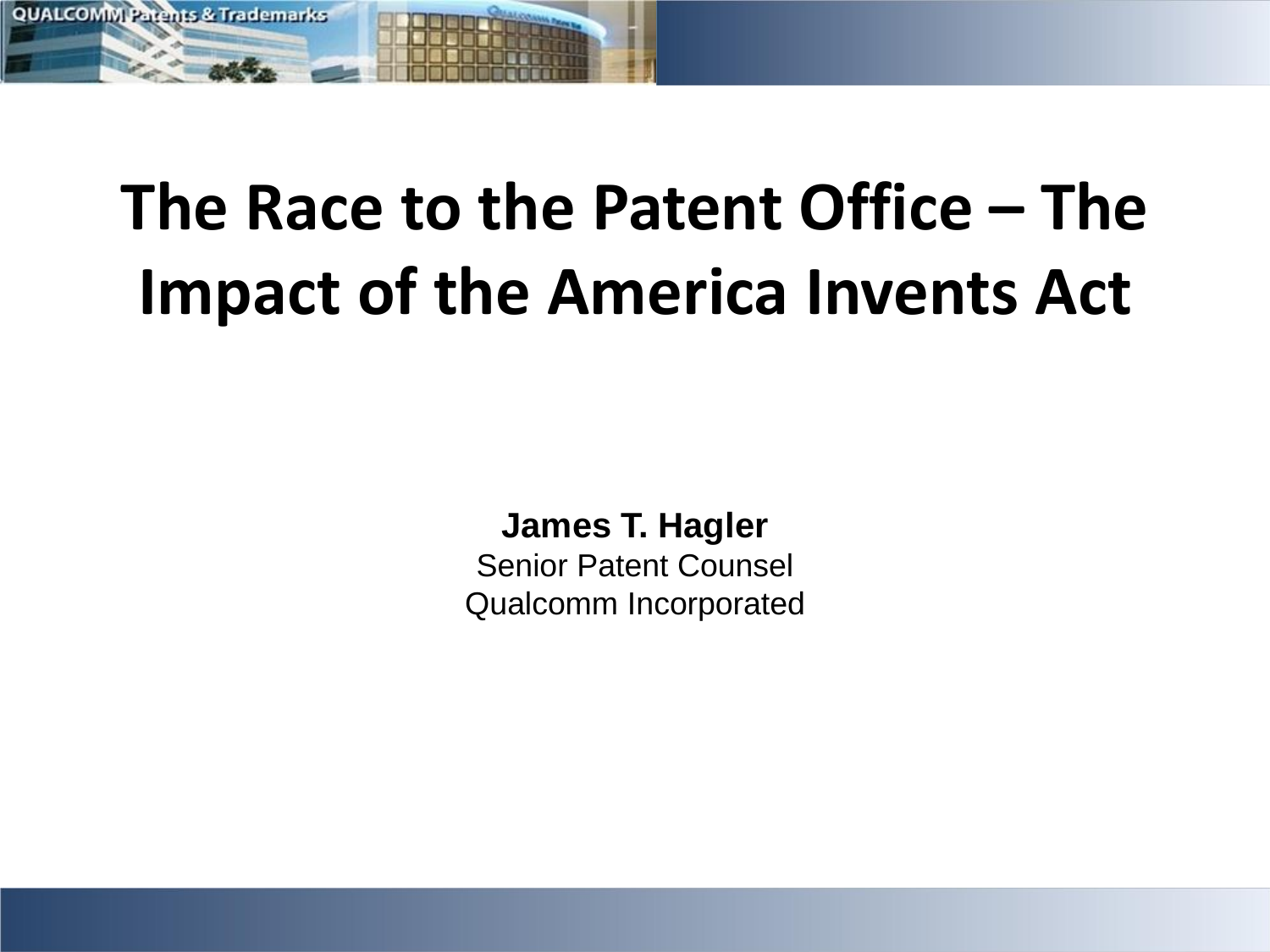

### **America Invents Act**

- US Patent System transitioned from First-To-Invent to First-To-File System on March 16, 2013.
- Filing an application before March 16, 2013 **created potential value** because it decreases the pool of prior art available to the Examiner.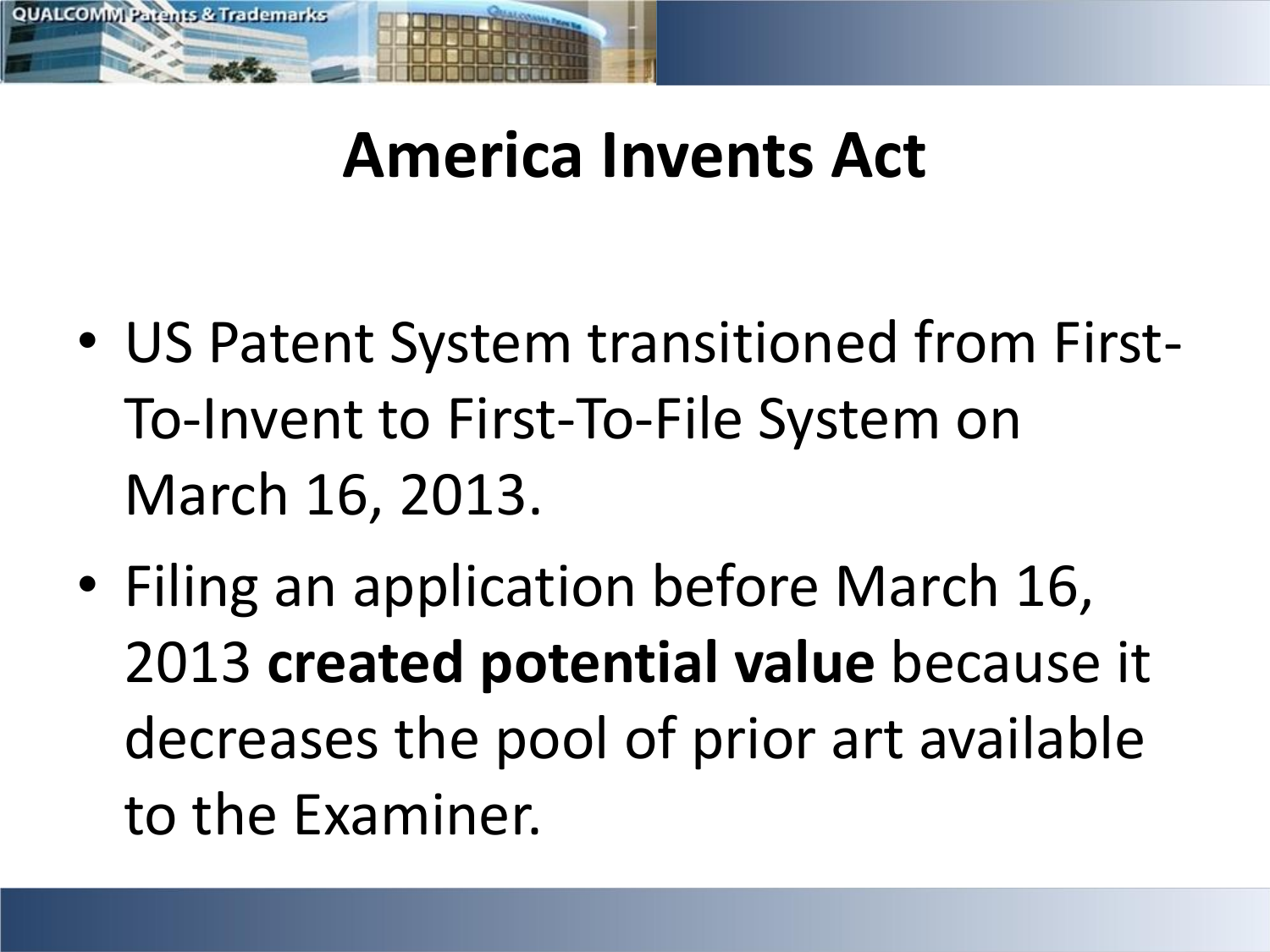

America Invents Act

First-to-Invent (FTI) to First-Inventor-to-File (FITF) Transition

- Effective Date March 16, 2013
	- "shall apply to any application for patent, and to any patent issuing thereon, that contains or contained at any time … a claim to a claimed invention that has an effective filing date … that is on or after the effective date described in this paragraph [March 16, 2013]"
- Benefits Lost under FITF
	- (1) Open to new, previously unconsidered, class of prior art
	- (2) Can't swear behind any reference

(3) One-year grace period limited to applicant's own disclosure of invention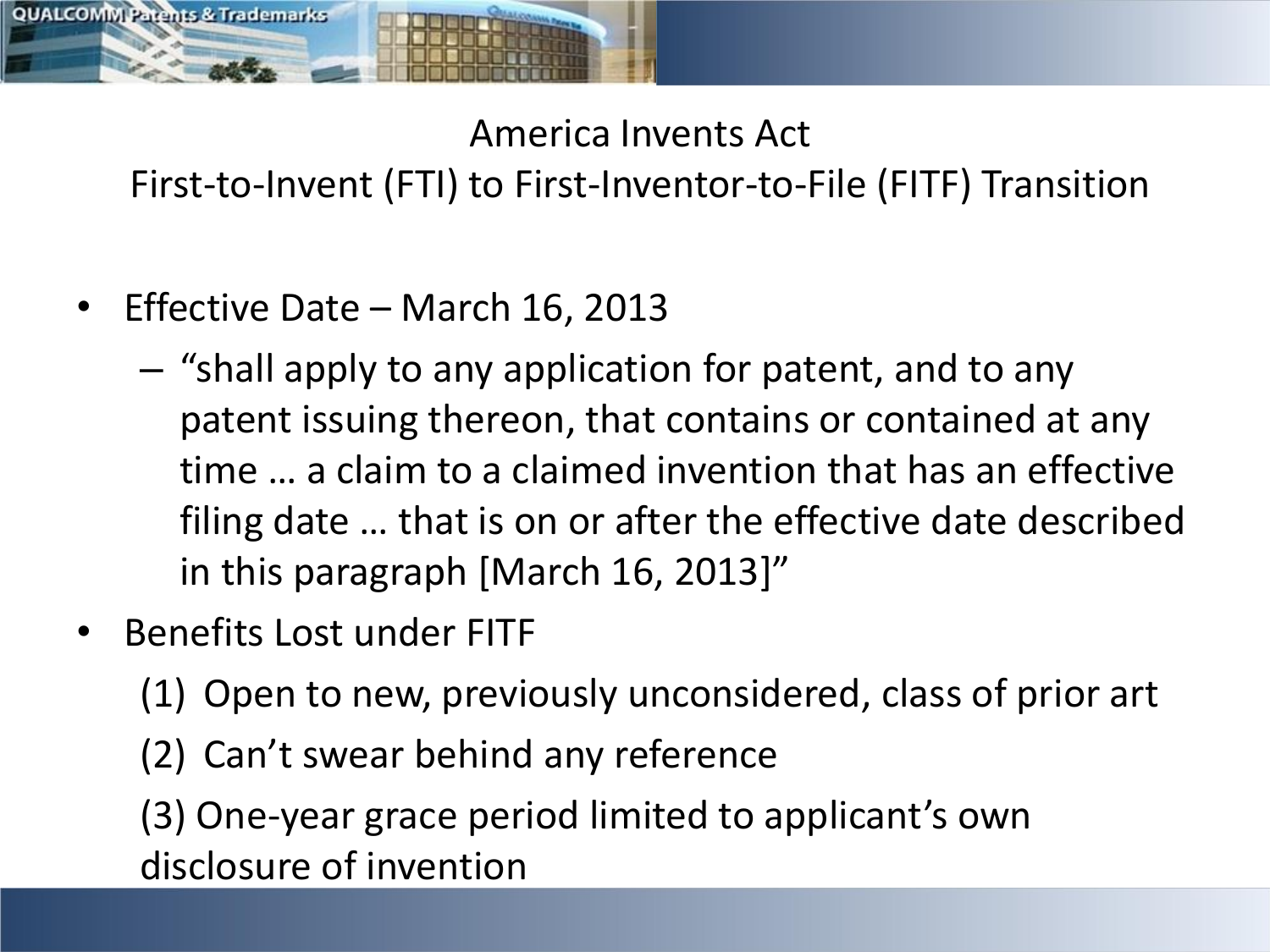

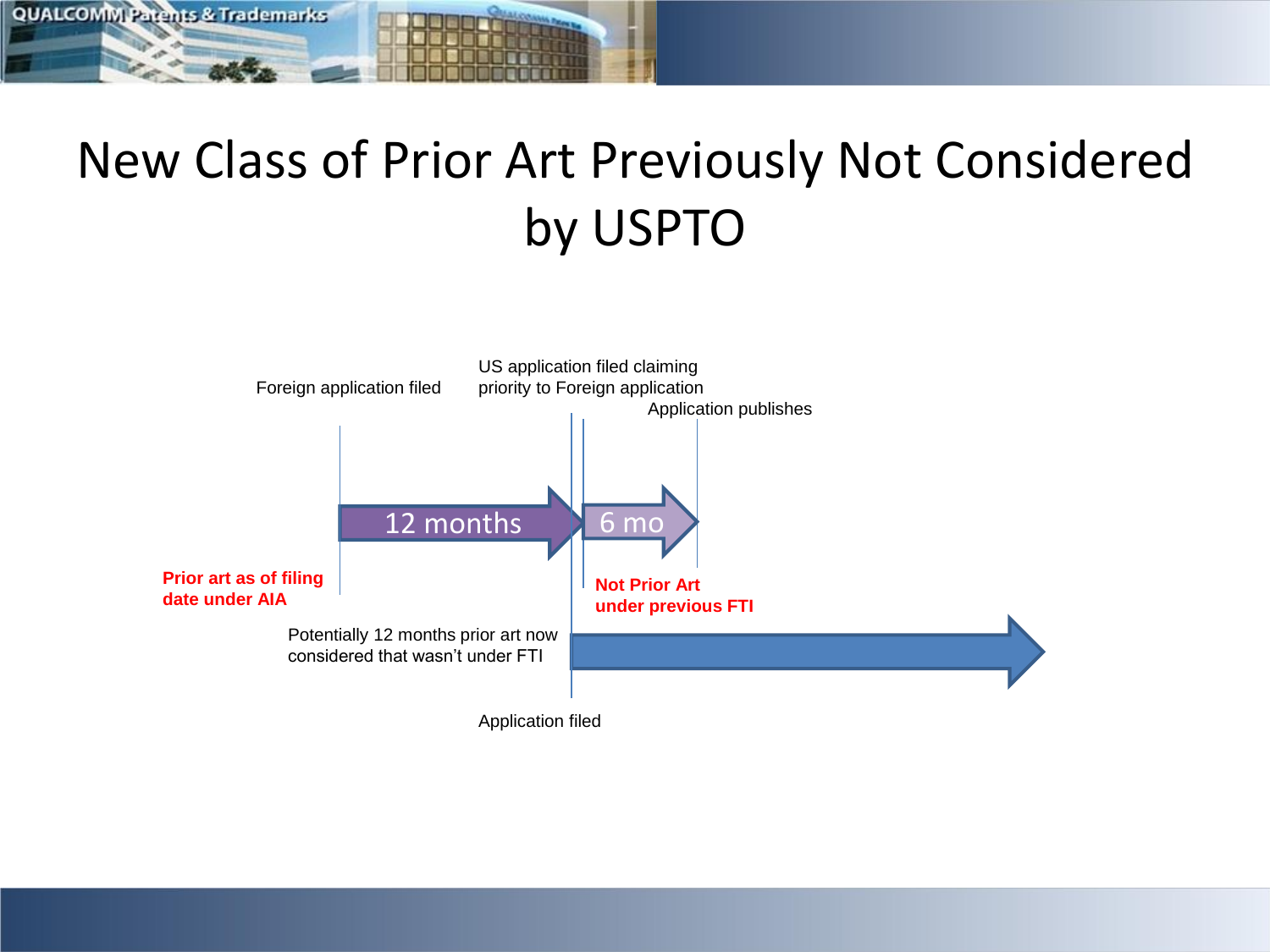### New Class of Prior Art Previously Not Considered by USPTO

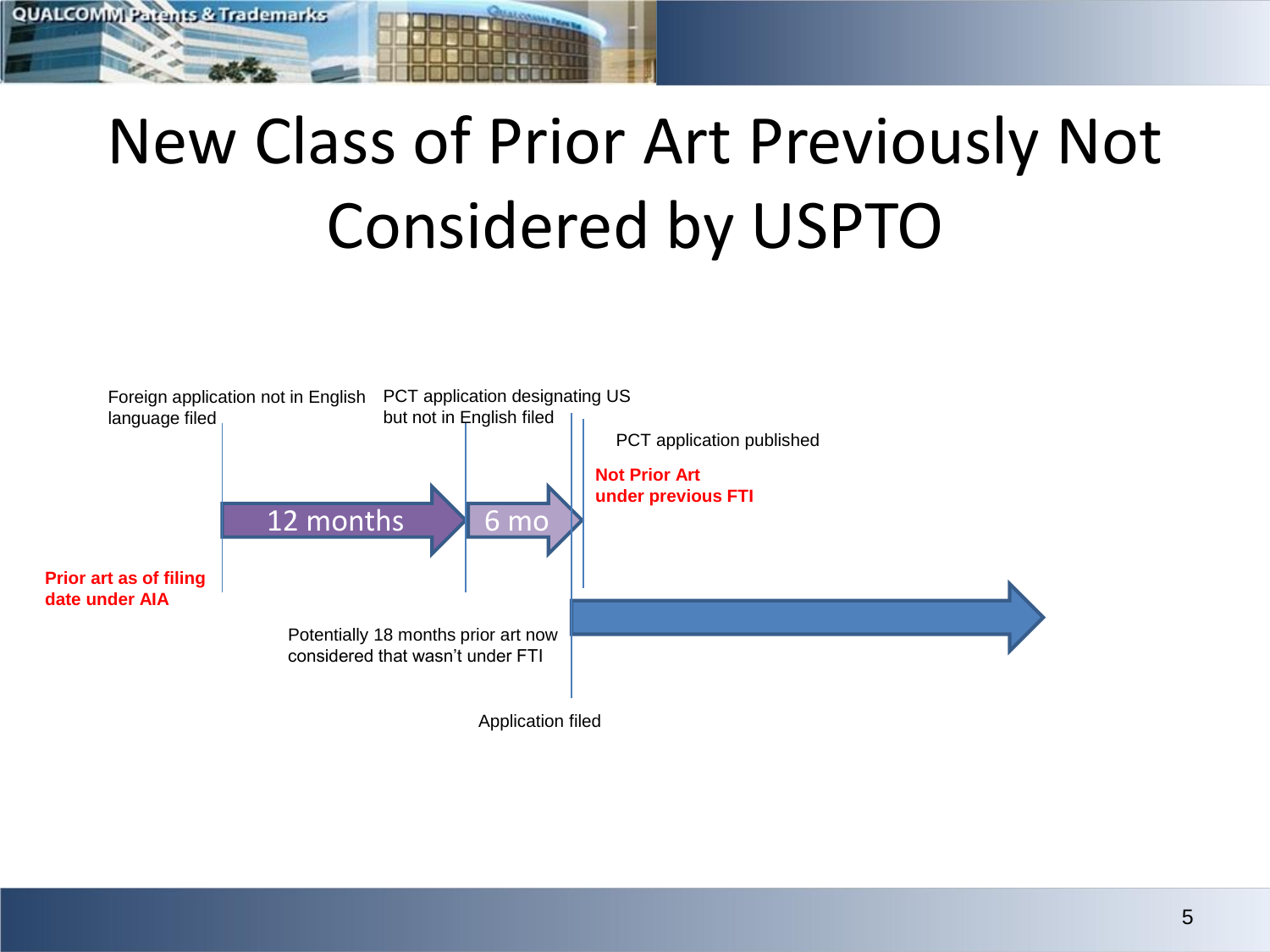# New Class of Prior Art Previously Not Considered by USPTO

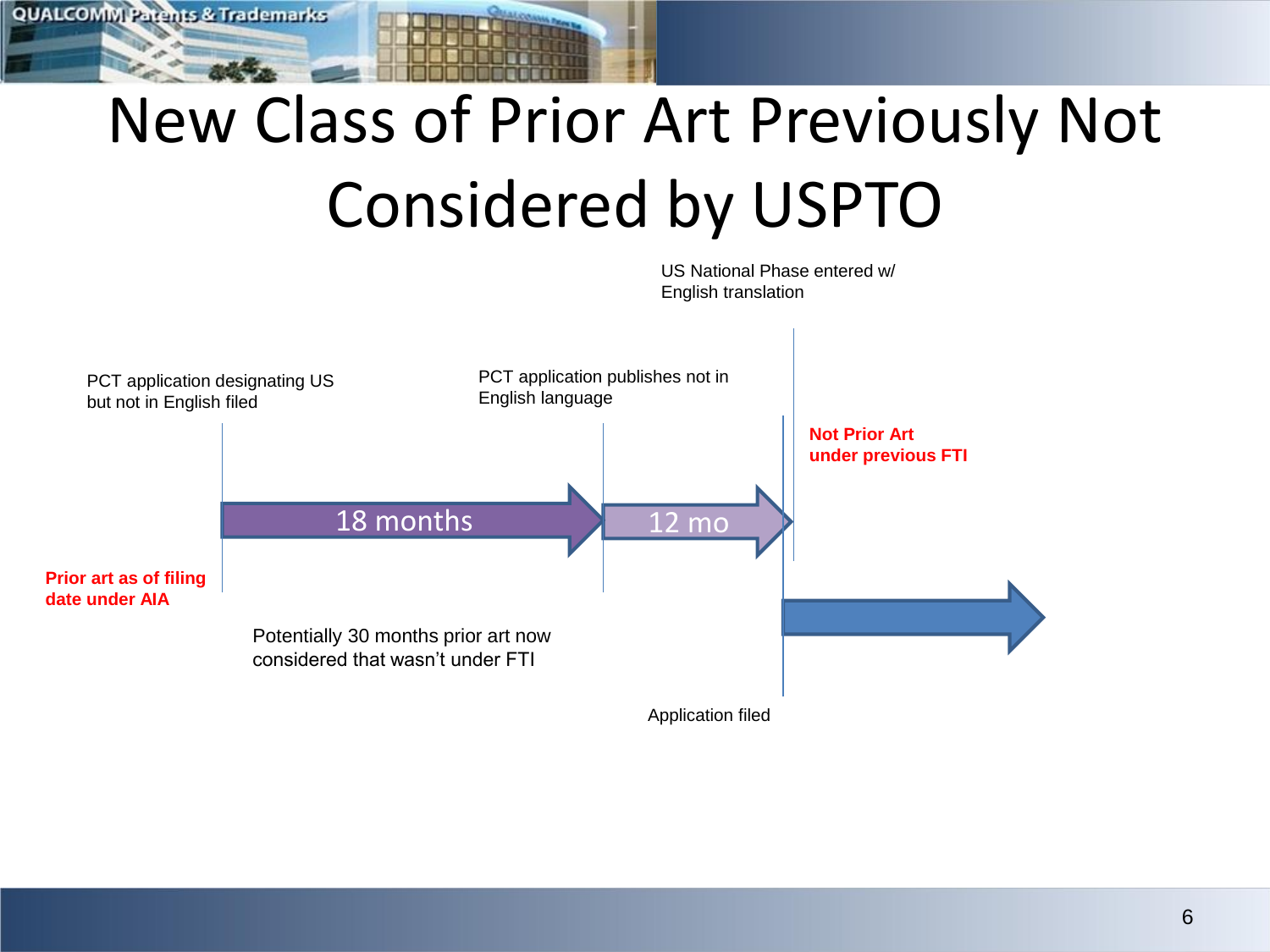# New Class of Prior Art Previously Not Considered by USPTO



considered that wasn't under FTI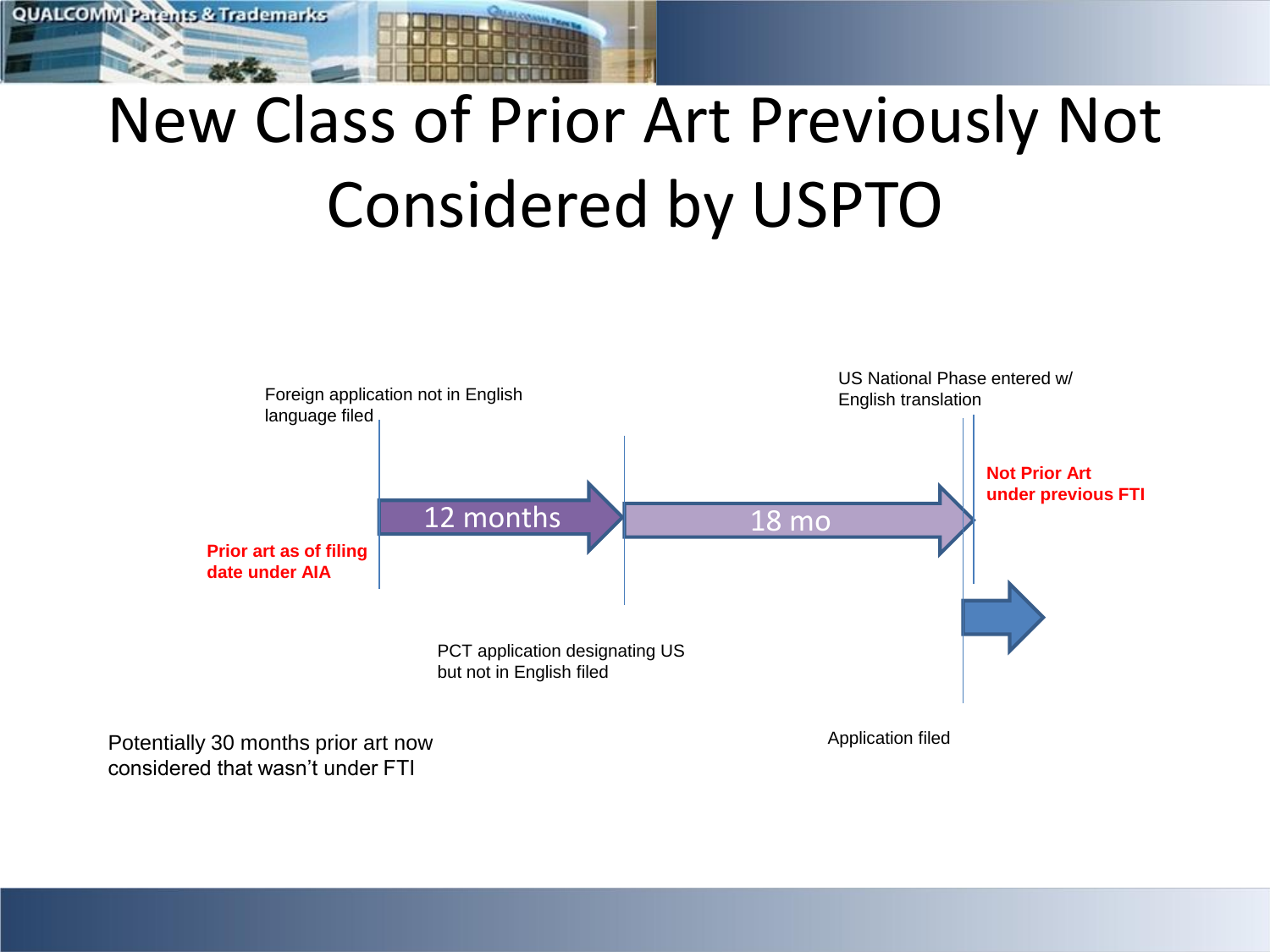

### **AIA Prosecution Strategy**

- Accelerate selected cases to ensure that they were filed before March 16, 2013 and are examined under first-to-invent system.
- Tightly manage prosecution timeline of cases, advance from invention disclosure to filing quickly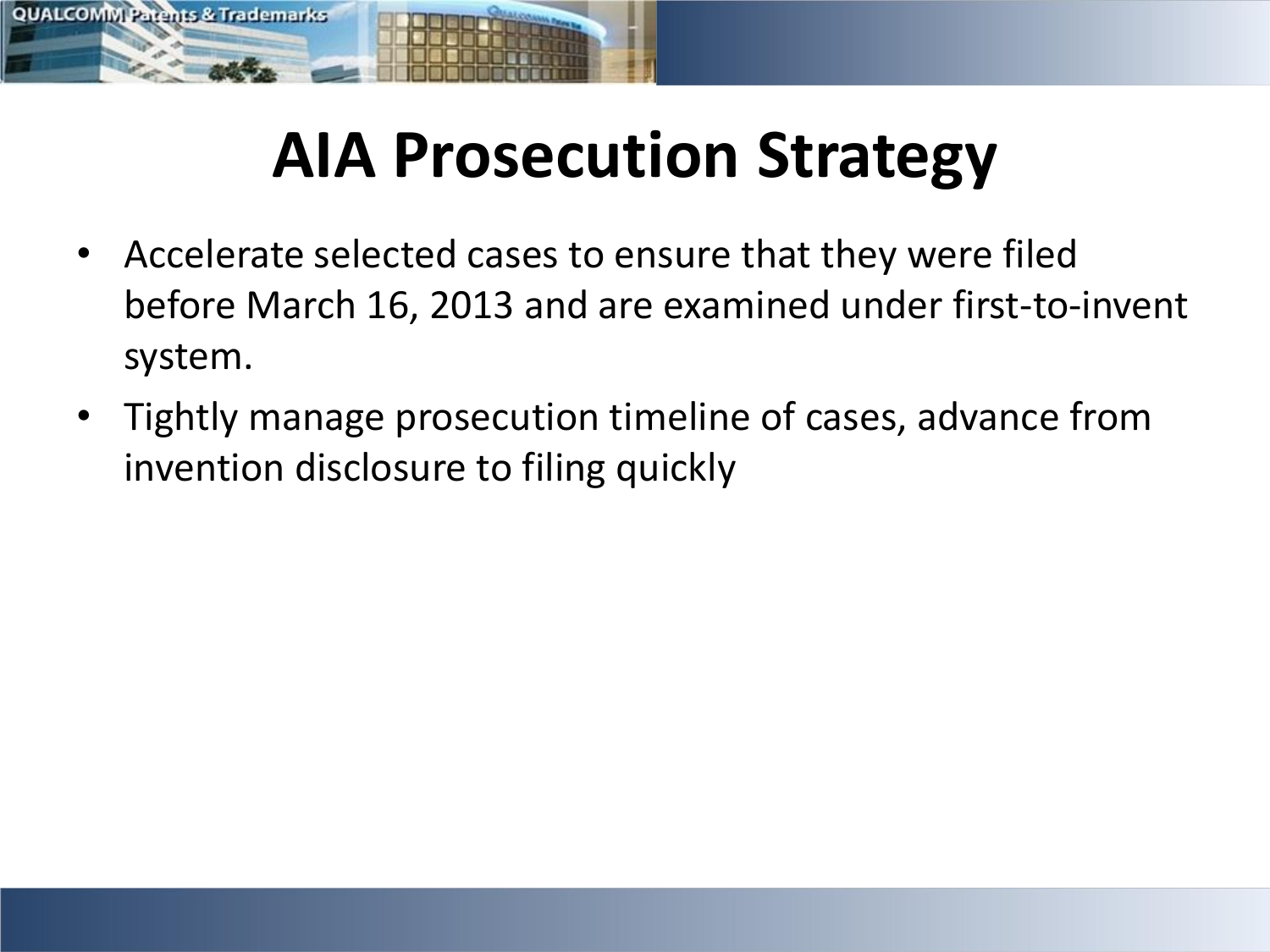

#### **Start of the Race**

- Compressed Prosecution Timeline
	- Shortened timeline for Patent Review Board disposition for a submitted IDF
	- Concurrent Search and Drafting
	- Shortened window for patent attorney to prepare draft application
	- Shortened window for inventor to review and attorney to finalize application

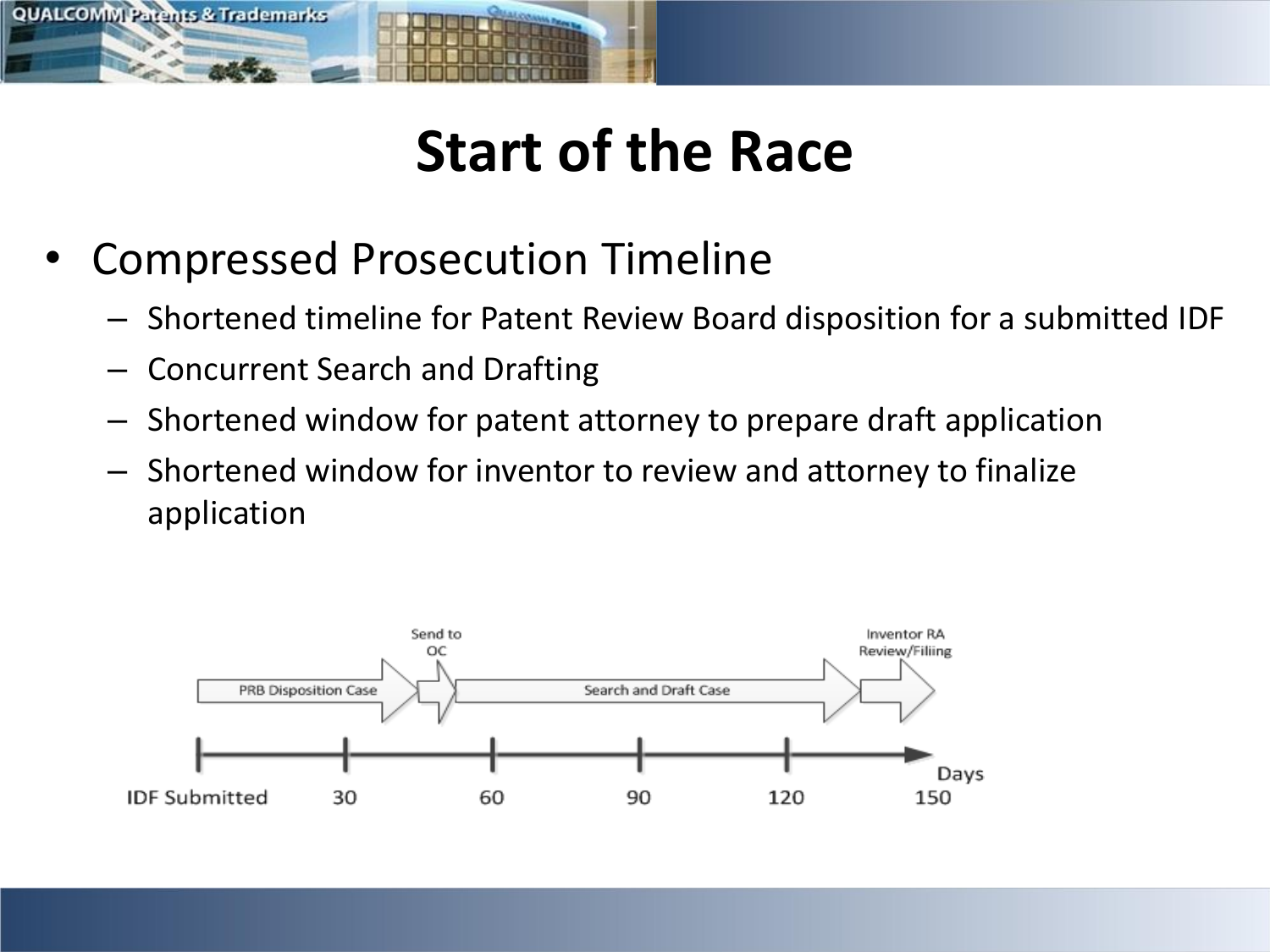#### Head Start on the Race

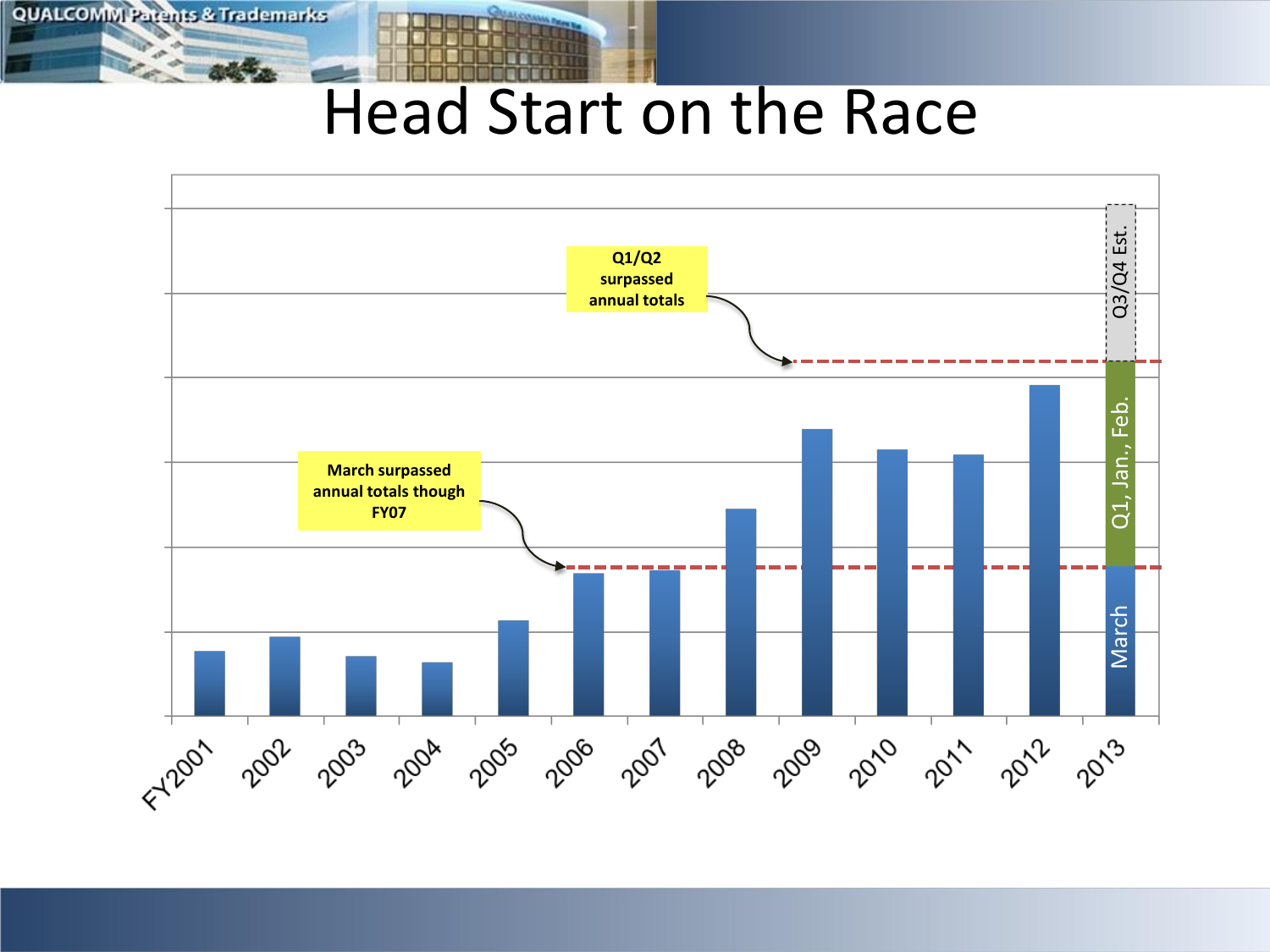**QUALCOMM Patents & Trademarks** 

# USPTO New Filings

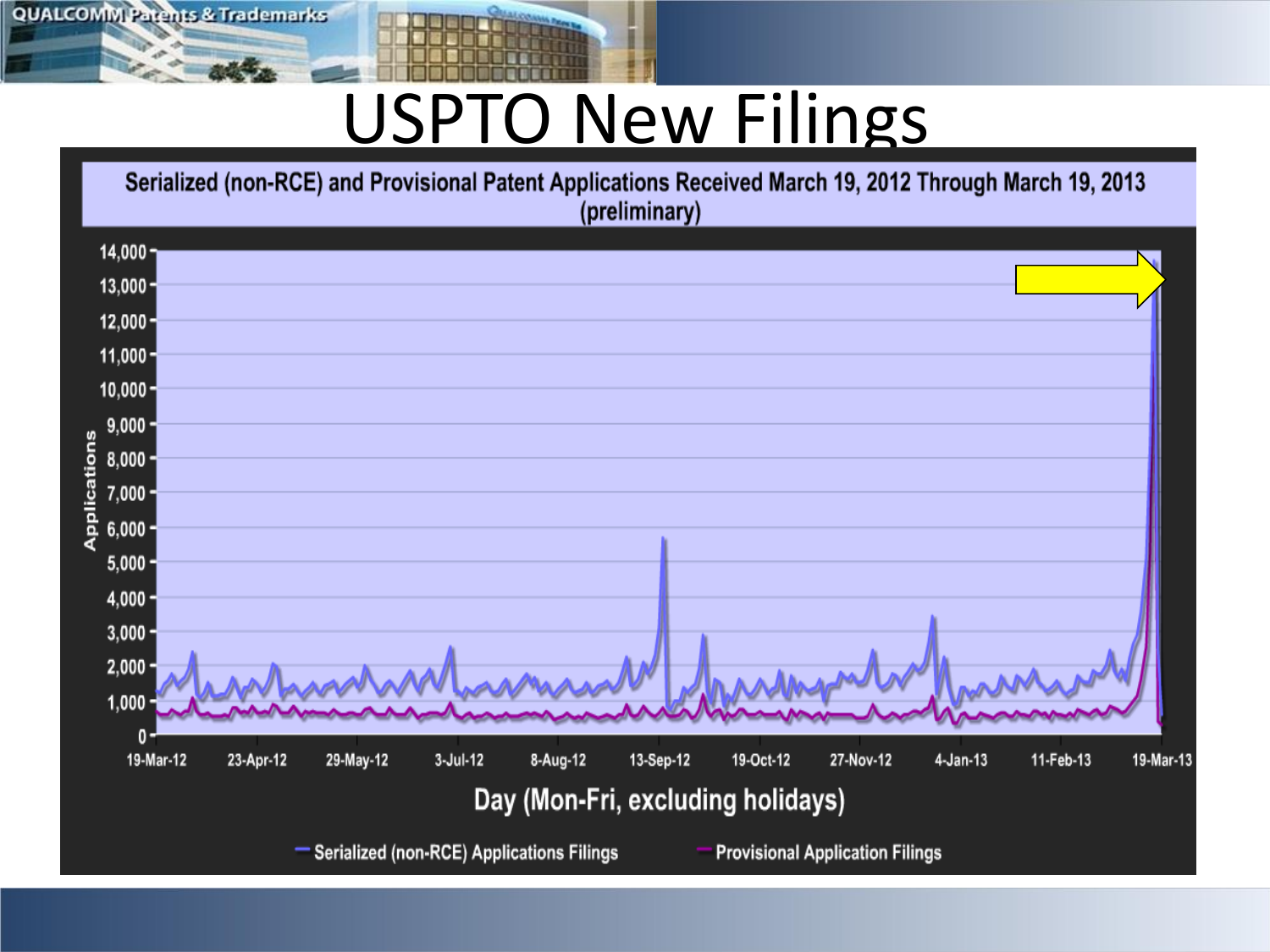

#### Results of the Race Reduction of Backlogged Cases